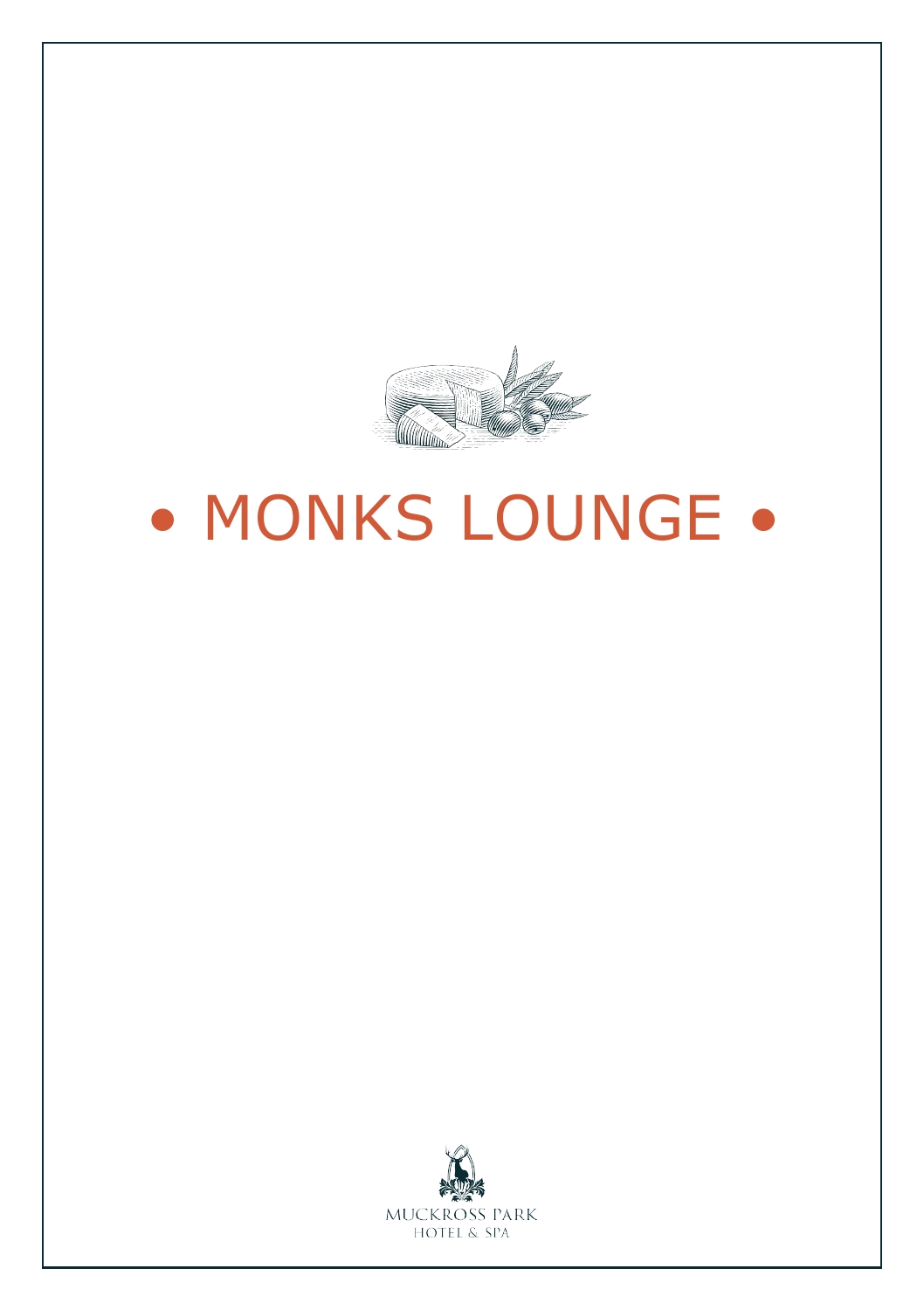



**Daily Soup (Vg) €8** *Served with Home Made Guinness Brown Bread Contains Allergens:1 (Wheat), 7, 12*

## **Wild Atlantic Seafood Chowder €12**

*Cod, Salmon, Prawns, Mussels Served with Home Made Guinness Brown Bread Contains Allergens: 1 (Wheat), 2, 3, 4, 6, 7, 9, 10, 12, 14*

## **Mixed Baby Leave Salad (V) €12**

*Baby Beetroot, Carrot, Radish, Pecans, High Bank's Organic Apple Cider Vinaigrette Contains Allergens: 7, 8(Pecans), 12*

## **Tempura Tender Stem Broccoli (V) €12**

*With Fried Tofu and Sesame Soy Sauce Contains Allergens: 1 (Wheat), 6, 11, 12*

#### **Grilled White Bass Fillet €14**

*Mussel Potato Salad, Gribiche, Brown Butter Caper Sauce Contains Allergens: 1 (Wheat), 3, 4, 7, 10, 14*

## **Braised Lamb Shoulder €16**

*Ginger Carrot Purée and Red Wine Jus Contains Allergens: 1 (Wheat), 3, 7, 9, 10, 12*

*(V)- Denotes Vegan, (Vg)- Denotes Vegetarian During busy service periods please allow 10 – 15 minutes for your order to be cooked. Please advise our team members of any dietary requirements you might have.*

*Please note all food is prepared in a kitchen environment where we handle a variety of potentially allergic ingredients.*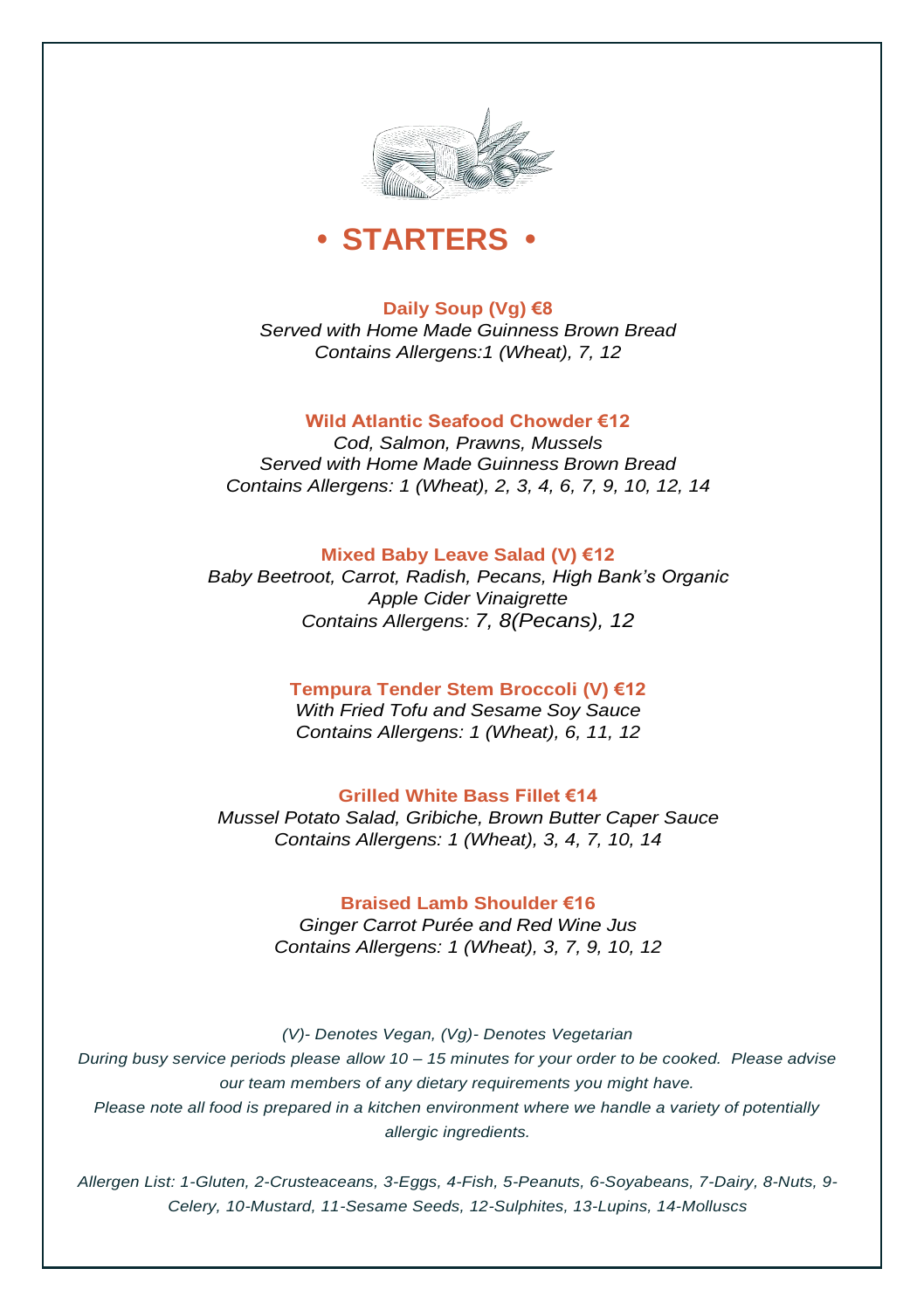# • **SANDWICHES** •

*(served from 12- 5:30) Served with a Side Salad and Skin on Chips*

#### **Kenmare Smoked Salmon Tartine €14**

*Open Sandwich with House Made Rye Bread, Cream Cheese, Dill, Fried Capers, Pickled Shallots, Fennel, and Watercress Contains Allergens:1 (Wheat, Rye), 4, 7, 12*

#### **Tomato and Ricotta Focaccia (Vg) €14**

*Sundried Tomato, Ricotta, Watercress and Basil Pesto Contains Allergens: 1 (Wheat), 7, 8 (Pine Nuts), 10*

## **Quinoa and Chickpea Burger (V) €18**

*Vegan Cheddar, Baby Gem, Tomato, Red Onion, Guacamole, Beetroot Bun Contains Allergens: 1 (Wheat), 6, 11, 12*

#### **6oz Steak and Mushroom Ciabatta €16**

*Sautéed Beef Strips, Wild Mushrooms, Caramelized Onions, Mushroom Cream Sauce Contains Allergens: 1 (Wheat), 7, 10, 12*

*(V)- Denotes Vegan, (Vg)- Denotes Vegetarian*

*During busy service periods please allow 10 – 15 minutes for your order to be cooked. Please advise our team members of any dietary requirements you might have. Please note all food is prepared in a kitchen environment where we handle a variety of potentially allergic ingredients.*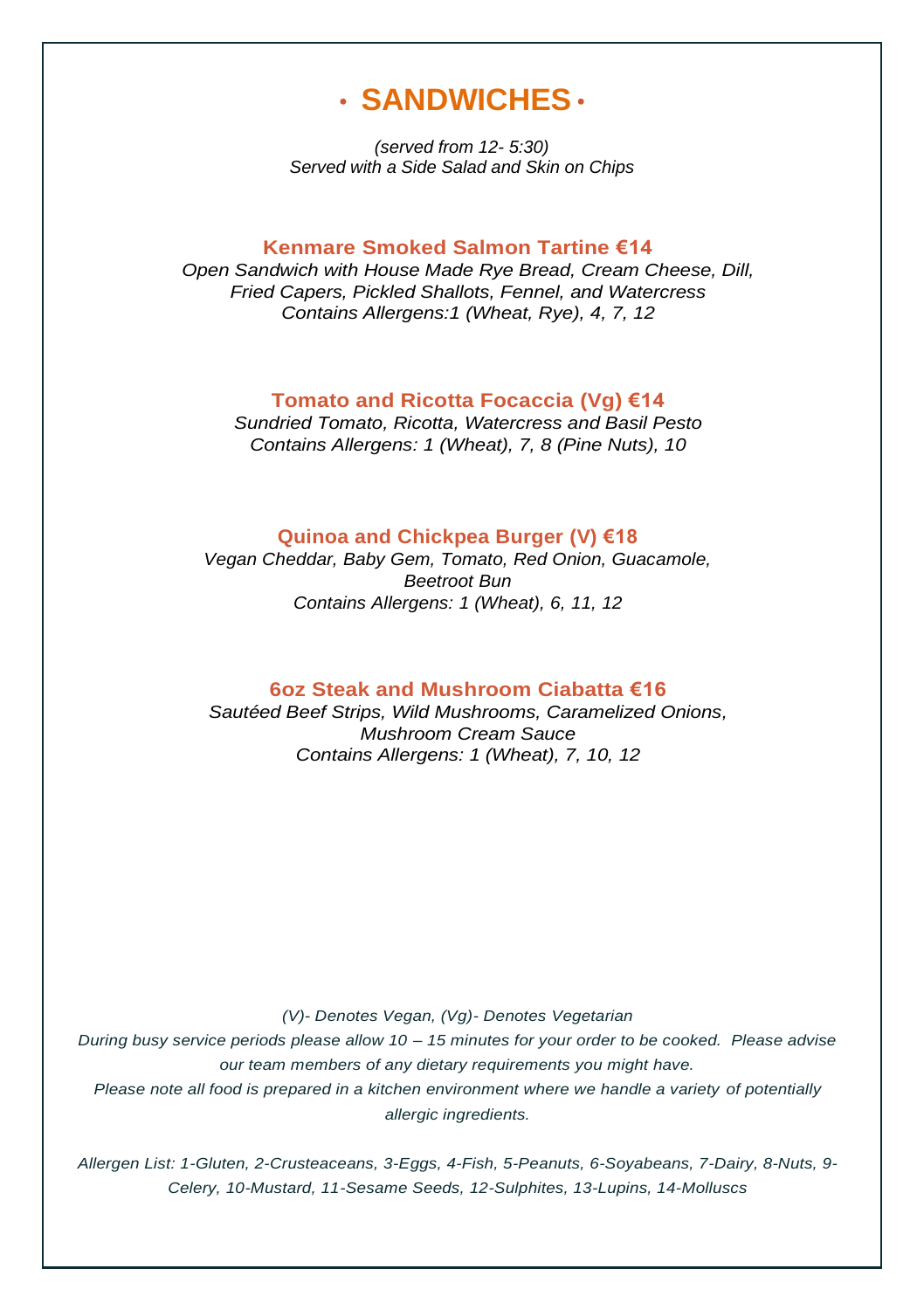



**Green Pea and Asparagus Risotto (V) €18.00**

*Tender Pea Shoots, Vegan Feta, Herb Oil Contains Allergens: 6,12*

# **Spinach and Ricotta Tortellini (Vg) €22**

*Baby Spinach, White Wine Cream Sauce Parmesan Cheese Contains Allergens: 1(Wheat) 3, 7, 12*

# **Roasted Cider Brined Chicken Supreme €24**

*Black Trumpet Mushrooms, Baby Carrots, Leeks, Anna Potato, Chicken Cider Jus Reduction Contains Allergens: 7, 10, 12*

# **Pan Fried Plaice €28**

*Grilled Asparagus, Confit Cherry Tomato, Roast Baby Potato, Spinach Cream Sauce Contains Allergens: 4, 7, 9, 12*

# **Braised Lamb Shank €28**

*Roast Garlic Mashed Potato, Minted Buttered Savoy Cabbage, Baby Carrot, Lamb Jus Reduction Contains Allergens: 7, 9, 10, 12*

# **Rosscarbery 10oz Irish Beef Ribeye €32.00**

*Mashed Potato, Baby Carrot, Dingle Whiskey Peppercorn Cream Sauce Contains Allergens: 1(Wheat), 3, 7, 9, 10, 12*

*(V)- Denotes Vegan, (Vg)- Denotes Vegetarian*

*During busy service periods please allow 10 – 15 minutes for your order to be cooked. Please advise our team members of any dietary requirements you might have.*

*Please note all food is prepared in a kitchen environment where we handle a variety of potentially allergic ingredients.*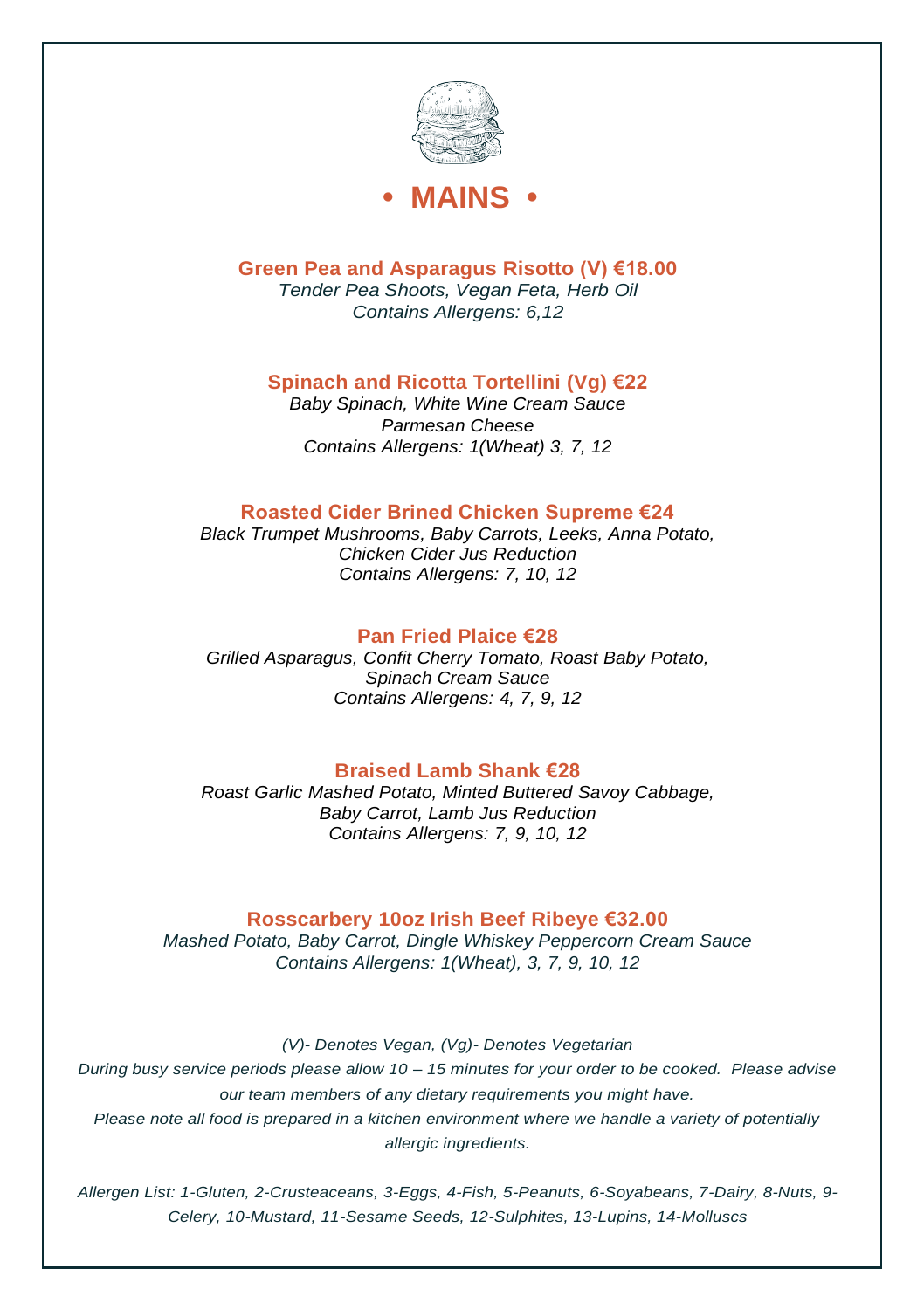

# **• SIDE PLATES €5 •**

# **Skin on Chips (V)**

*With Smoked Maldon Sea Salt Contains Allergens: None*

**Mint Buttered Savoy Cabbage (Vg)** *Contains Allergens: 7, 10, 12*

## **Creamed Mashed Potato (Vg)**

*With Crispy Fried Shallots Contains Allergens: 7*

## **Mixed Baby Leaves Salad (V)**

*With High Bank's Organic Apple Cider Vinaigrette Contains Allergens: 12*

*(V)- Denotes Vegan, (Vg)- Denotes Vegetarian*

*During busy service periods please allow 10 – 15 minutes for your order to be cooked. Please advise our team members of any dietary requirements you might have.*

*Please note all food is prepared in a kitchen environment where we handle a variety of potentially allergic ingredients.*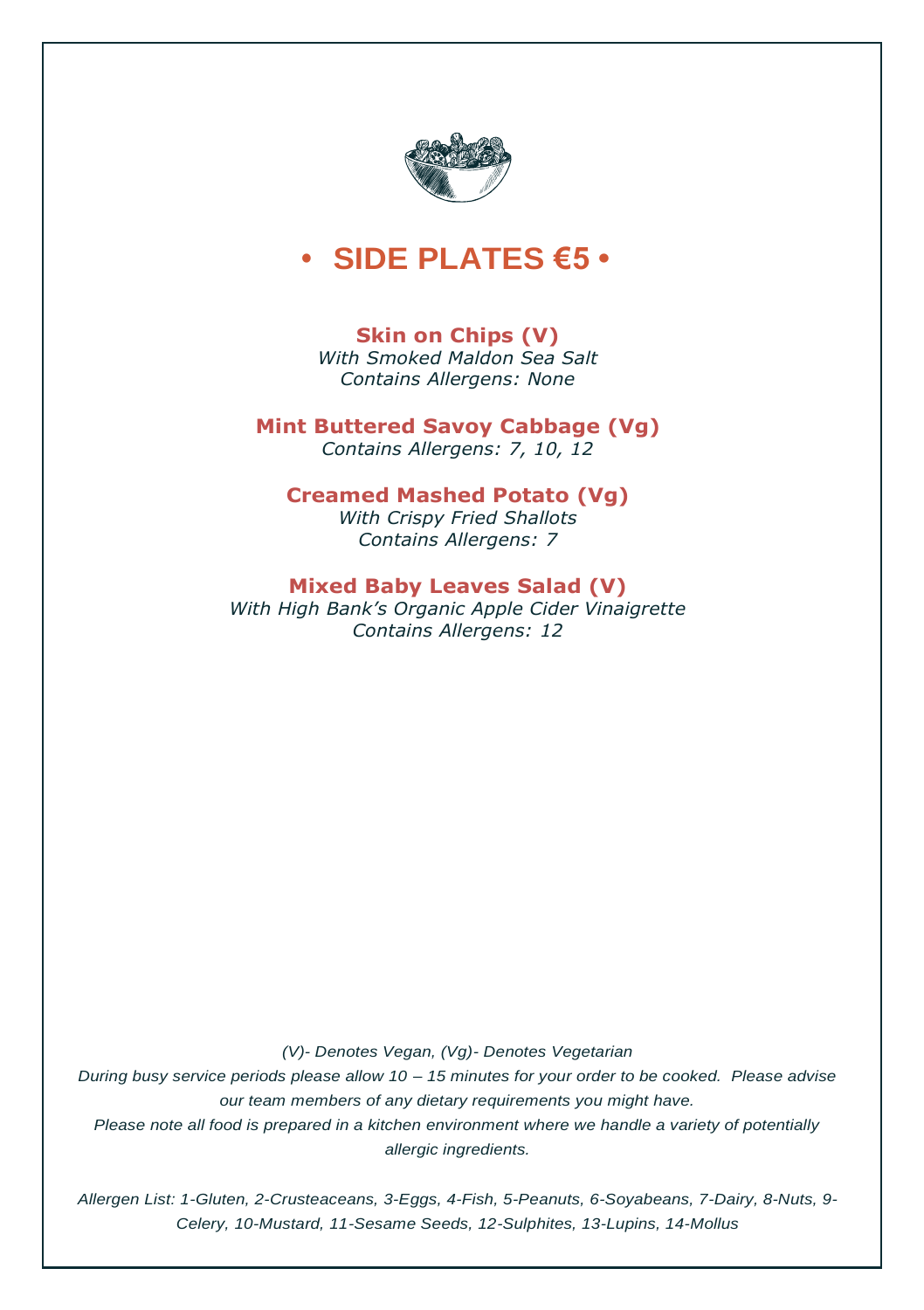

# **• DESSERTS €10 •**

# **Vanilla Crème Brulée (Vg)**

*With Sugar Biscuit Contains Allergens: 1 (Wheat), 3, 7*

# **Poached Pear and Pastry Cream Tart (Vg)**

*With Slivered Almonds and Vanilla Ice Cream Contains Allergens: 1 (Wheat), 3, 7, 8 (Almonds), 12*

## **Apple Ginger and Golden Syrup Steamed Pudding (Vg)**

*With Crème Anglaise and Whiskey Ice Cream Contains Allergens: 1 (Wheat, Barley), 7, 12*

**Dark Chocolate Mousse (Vg)** *With Pistachio Dacquoise and Salted Caramel Ice Cream Contains Allergens: 3, 7, 8 (Almonds, Pistachios), 12*

**Fruit Salad and Sorbet (V)** *Pineapple, Melon, Mixed Berries, Vanilla Syrup and Strawberry Sorbet Contains Allergens: 3, 7*

# **IRISH CHEESE BOARD (Vg) €14**

*3 Irish Cheeses 40 Grams Each With House Made Chutney, Crackers and Grapes Contains Allergens: 1 (Wheat), 7, 8 (May Contain Hazelnuts), 10, 12*

*(V)- Denotes Vegan, (Vg)- Denotes Vegetarian*

*During busy service periods please allow 10 – 15 minutes for your order to be cooked. Please advise our team members of any dietary requirements you might have. Please note all food is prepared in a kitchen environment where we handle a variety of potentially allergic ingredients.*